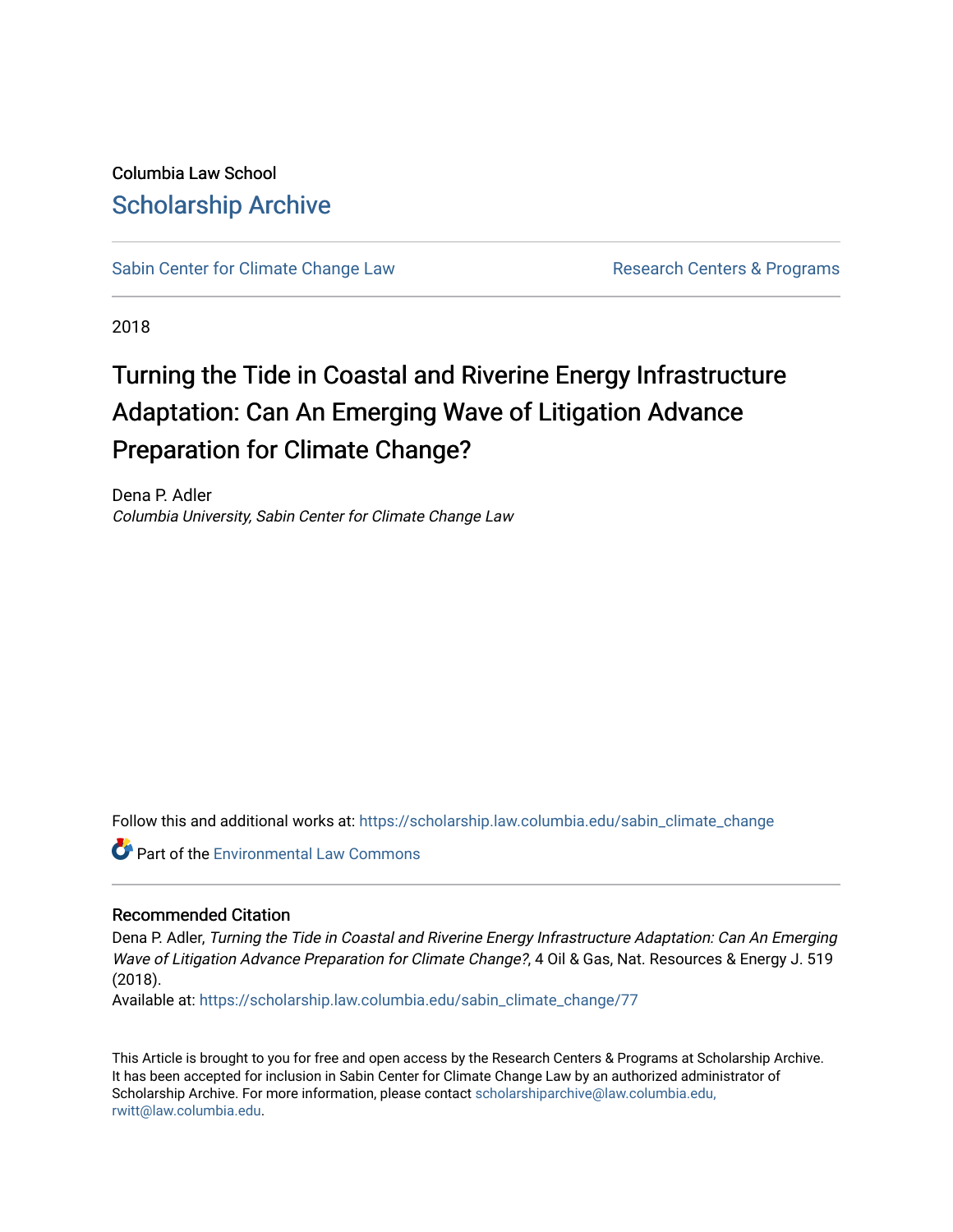# ONE J

*Oil and Gas, Natural Resources, and Energy Journal*

# TURNING THE TIDE IN COASTAL AND RIVERINE ENERGY INFRASTRUCTURE ADAPTATION: CAN AN EMERGING WAVE OF LITIGATION ADVANCE PREPARATION FOR CLIMATE CHANGE?

## DENA P. ADLER*\**

Recent hurricanes have inundated energy infrastructure with the realities of a changing climate. When Hurricane Harvey slammed into the heart of the oil industry in 2017, it exposed as many as 650 energy and industrial facilities to flooding.<sup>1</sup> In the aftermath of Harvey, Texas refineries, storage terminals, and other facilities, spilled over 22,000 barrels of crude oil, gasoline, diesel, and drilling wastewater.<sup>2</sup> These leaks are only a fraction of the 90,000 barrels spilled in Louisiana in 2005 after Hurricane Katrina.<sup>3</sup> Flooding from Hurricanes Harvey also triggered industrial facilities to spew air pollution during electrical failures, resultant accidents, and unexpected shut-downs. Across Texas, Hurricane Harvey resulted in the release of 8.3 million pounds of unpermitted air pollution from petrochemical plants

<sup>\*</sup> Dena P. Adler is a Climate Law Fellow at the Columbia Law School Sabin Center for Climate Change Law.

<sup>1.</sup> Union of Concerned Scientists, *Hurricane Harvey's Impact on Energy and Industrial Facilities*, https://ucsusa.maps.arcgis.com/apps/MapJournal/index.html? appid=1e958eff5c3e45a983e52ad523c2ffdd (last visited Oct. 12, 2018).

<sup>2.</sup> Emily Flitter and Richard Valdmanis, *Oil and Chemical Spills from Hurricane Harvey Big, But Dwarfed by Katrina*, REUTERS (Sept. 15, 2017), https://www. reuters.com/article/us-storm-harvey-spills/oil-and-chemical-spills-from-hurricane-harveybig-but-dwarfed-by-katrina-idUSKCN1BQ1E8.

<sup>3.</sup> *Id*.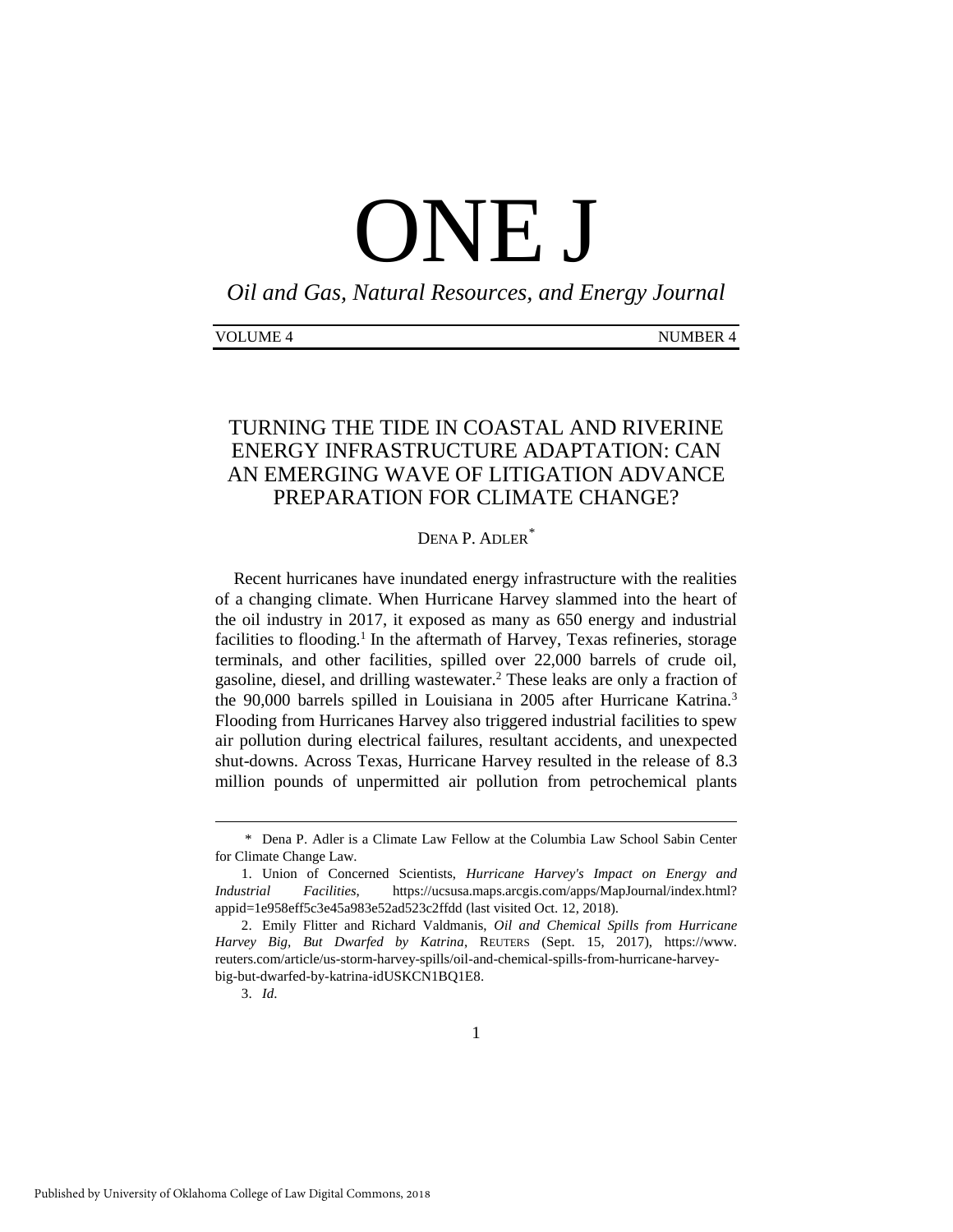including toxic fumes released from the Arkema Chemical plant in Crosby which forced evacuations of everyone within a 1.5 mile radius.<sup>4</sup> These incidents underscore the growing vulnerability of many coastal and riverine facilities that store, process, or transport petroleum products and chemicals, to the many impacts of a changing climate, including increasing heavy precipitation, hurricanes, and sea level rise-enhanced storm surge.<sup>5</sup>

A new wave of "failure to adapt" lawsuits has sought to clarify how a changing climate may change what reasonable preparations governments and private actors must take, including increasing the resilience of their infrastructure.<sup>6</sup> These suits span constitutional, tort, and statutory law more broadly, but unprepared owners of energy infrastructure may risk additional violations under environmental law due to unpermitted releases of air and water pollution during extreme weather events for which they are not adequately prepared. This piece will specifically consider recent legal and administrative suits that may indicate shifting legal responsibilities for coastal and riverine energy infrastructure owners under the Clean Water Act (CWA), the Resource Conservation & Recovery Act (RCRA), state air and water codes, and the National Environmental Policy Act (NEPA). Even if redress is unavailable to plaintiffs, these suits help clarify where the current regulatory regime does obligate consideration of changing

<sup>4.</sup> ENVIRONMENTAL INTEGRITY PROJECT, PREPARING FOR THE NEXT STORM: LEARNING FROM THE MAN-MADE ENVIRONMENTAL DISASTERS THAT FOLLOWED HURRICANE HARVEY (Aug. 16, 2018), http://www.environmentalintegrity.org/wp-content/uploads/2018/08/ Hurricane-Harvey-Report-Final.pdf (synthesizing reports of unpermitted air pollution from industry filed with the state of Texas Environmental Electronic Reporting System, STEERS 2018, available at https://www3.tceq.texas.gov/steers/ and accessed 7/21/2018).

*<sup>5.</sup> See generally* U.S. DEPT. OF ENERGY, CLIMATE CHANGE AND THE U.S. ENERGY SECTOR: REGIONAL VULNERABILITIES AND RESILIENCE SOLUTIONS (Oct. 2015), https://www.energy.gov/sites/prod/files/2015/10/f27/Regional\_Climate\_Vulnerabilities\_and \_Resilience\_Solutions\_0.pdf (discussing the wide variety of climate change impacts on different components of the energy sector by region).

<sup>6.</sup> *See* JUSTIN GUNDLACH AND JENNIFER KLEIN, Chapter 6: The Built Environment, in CLIMATE CHANGE, PUBLIC HEALTH, AND THE LAW, 147-168 (Michael Burger & Justin Gundlach, eds. New York: Cambridge University Press 2018), (available at https://papers.ssrn.com/sol3/papers.cfm?abstract\_id=3086217) (summarizing negligence and takings claims against governments for failure to adapt to climate change); *DEANNA MORAN*  AND ELENA MIHALY, CONSERVATION LAW FOUNDATION, CLIMATE ADAPTATION AND LIABILITY: A *LEGAL PRIMER AND WORKSHOP SUMMARY REPORT*, 7-37(January 2018), https://www. clf.org/wp-content/uploads/2018/01/GRC\_CLF\_Report\_R8.pdf (discussing potential liability and emerging suits against design professionals, contractors, developers, realtors, insurance agents, and governments for failure to adapt to climate change).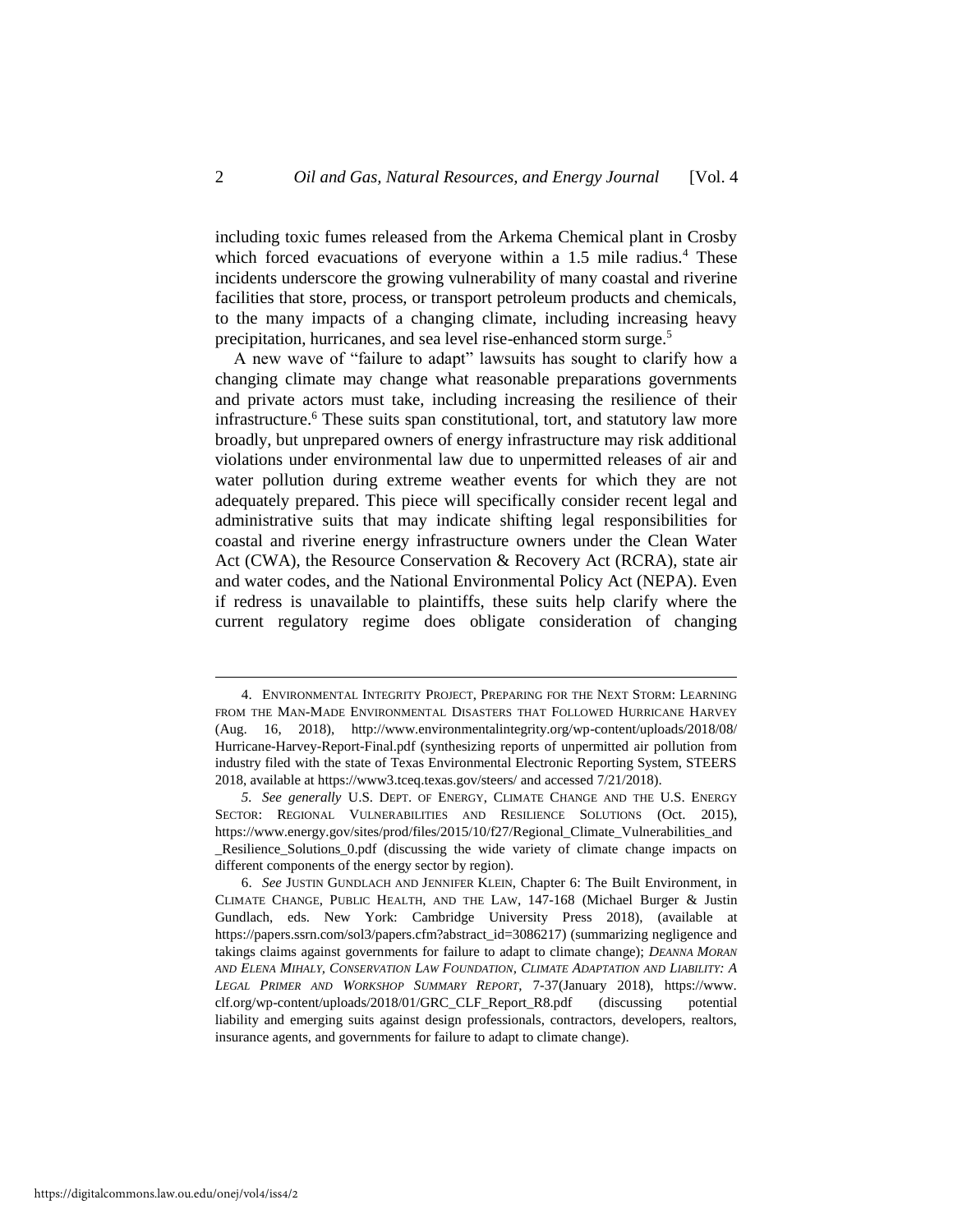conditions and where regulatory reform could reduce climate changerelated risks to communities and the surrounding environment.

#### *Climate Change & Energy Infrastructure*

Climate change will exacerbate flood risk for coastal and other energy infrastructure vulnerable to flooding worsened by a combination of factors that combine synergistically, including heavier precipitation events, sea level rise, and greater storm surge.<sup>7</sup> The U.S. Global Climate Change Research Program (USGCCRP), the body designated by Congress to determine the state of climate science to inform federal policy, concludes that global average sea levels will rise by 1–4 feet by 2100 and that a rise of as much as 8 feet by 2100 is possible.<sup>8</sup> Sea level rise coupled with increased hurricane storm intensity, greater frequency of more severe hurricanes, and increased heavy precipitation events leave energy infrastructure in lowlying coastal plains particularly vulnerable to increases in flooding.<sup>9</sup> High winds, coastal erosion, flooding, and large waves from hurricanes and sea level rise-enhanced storm surge threaten the hotbed of oil and gas production, ports, pipelines, refineries, and storage facilities along the Gulf  $Coast.<sup>10</sup>$ 

While climate change will help shape the extent and timing of adaptation efforts, attributing extreme weather events to the climate change fingerprint may not prove the most critical factor for facilities seeking to minimize their physical—or legal—vulnerability. Already, coastal energy and industrial facilities are facing the challenges of increasingly intense and frequent storm events, associated flooding risks, and resulting lawsuits for flooding-related alleged violations of environmental law as illustrated by

<sup>7.</sup> *See e.g.*, U.S. Dept. of Energy, *supra* note 5, at 5-1—5-6 and 8-1—8-8; *see also* JAN DELL ET AL., *CLIMATE CHANGE IMPACTS IN THE UNITED STATES: CHAPTER 4 ENERGY SUPPLY AND USE* 113-129 (J. M. Melillo, Terese (T.C.) Richmond, and G. W. Yohe, Eds., 2014) (available for download at doi:10.7930/J0BG2KWD); Craig Zamuda et al.*, Energy Supply, Delivery, and Demand*, *in* IMPACTS, RISKS, AND ADAPTATION IN THE UNITED STATES: FOURTH NATIONAL CLIMATE ASSESSMENT, VOLUME II 165-192 (D.R. Reidmiller et al. Eds. 2018) (available for download at. doi: 10.7930/NCA4.2018.CH4).

<sup>8.</sup> Donald J. Wuebbles et al., *Executive Summary, in* CLIMATE SCIENCE SPECIAL REPORT: FOURTH NATIONAL CLIMATE ASSESSMENT VOLUME I 25-26 (Donald J. Wuebbles et al. eds.,2017) (available at https://science2017.globalchange.gov/chapter/executivesummary/).

<sup>9.</sup> *See e.g*., U.S. Dept. of Energy, *supra* note 5, at 5-1—5-6 and 8-1—8-8.; *see also*, Third National Climate Assessment: Chapter 4, *supra* note 7.

<sup>10.</sup> *Id*.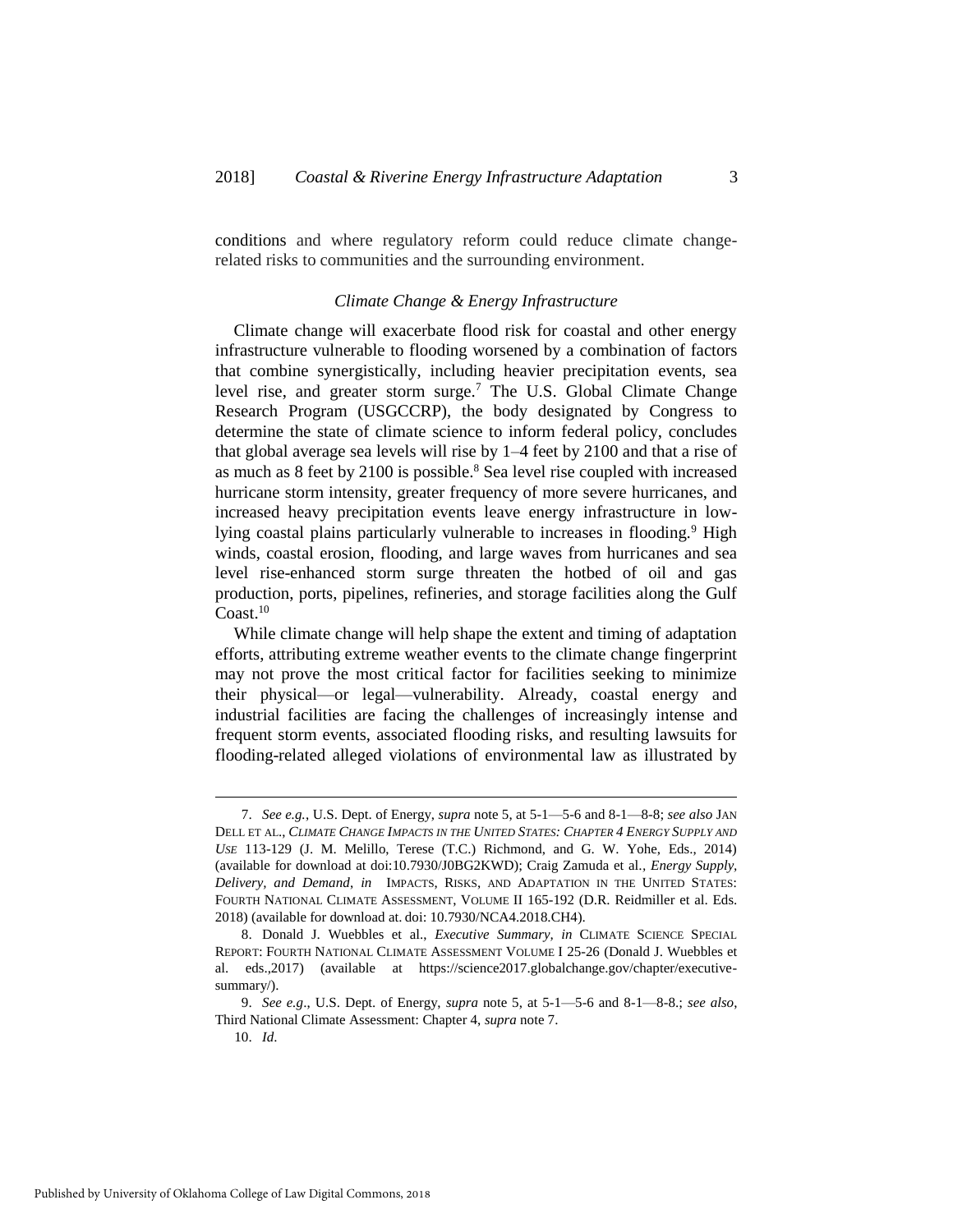the cases below. However, infrastructure owners seeking to limit the vulnerability of their facilities into the future should adopt a number of best practices for consideration of climate change impacts including evaluation of climate impacts under multiple scenarios and over the expected operational life of the facility and any decommissioning activities. That consideration of these impacts should inform the selection of design features, alternatives, site location, and mitigation measures.<sup>11</sup>

#### *"Failure to Adapt" Under the Clean Water Act and Resources Conservation & Recovery Act*

Coastal energy infrastructure owners have a number of existing legal obligations under the CWA and RCRA to prepare their facilities for the risk of flooding. The CWA prohibits discharge of pollutants from a point source into a water of the United States without a National Pollutant Discharge Elimination System ("NPDES") permit or state-level equivalent permit.<sup>12</sup> Under these permits, industrial facilities must comply with technologybased "effluent limitations" achieved in part through the design and implementation of stormwater pollution prevention plans ("SWPPPs") that observe best management practices including structural and non-structural controls. <sup>13</sup> Facilities with oil or hazardous substances must additionally undertake spill prevention, control and countermeasures plans ("SPCCs"), containing "procedures, methods, equipment, and other requirements" to prevent discharging oil or other pollutants into waterways.<sup>14</sup> As illustrated by the spills of petroleum products during Hurricanes Harvey and Katrina, preparation for storms plays a crucial role in avoiding unpermitted discharges.

<sup>11.</sup> *See e.g.*, Jessica Wentz, Assessing the Impacts of Climate Change on the Built Environment under NEPA and State EIA Laws, SABIN CENTER FOR CLIMATE CHANGE LAW 49-56 (Aug. 2015), http://columbiaclimatelaw.com/files/2016/06/Wentz-2015-08-Climate-Change-Impact-on-Built-Environment-.pdf (describing a model protocol for agency environmental review of climate change considerations that could also serve as a model of best practices for industry).

<sup>12.</sup> 33 U.S.C. § 1311(a) (2018). Most states are now authorized to administer the NPDES program. For the purposes of this paper, "states" also refers to territories and tribes.

<sup>13.</sup> 40 C.F.R. § 122.26(c) (2018); *See also* ENVIRONMENTAL PROTECTION AGENCY, DEVELOPING YOUR STORMWATER POLLUTION PREVENTION PLAN: A GUIDE FOR INDUSTRIAL OPERATORS 14-25 (Feb. 2009), https://www3.epa.gov/npdes/pubs/industrial\_swppp \_guide.pdf.

<sup>14.</sup> 40 C.F.R. § 112.1 (2018).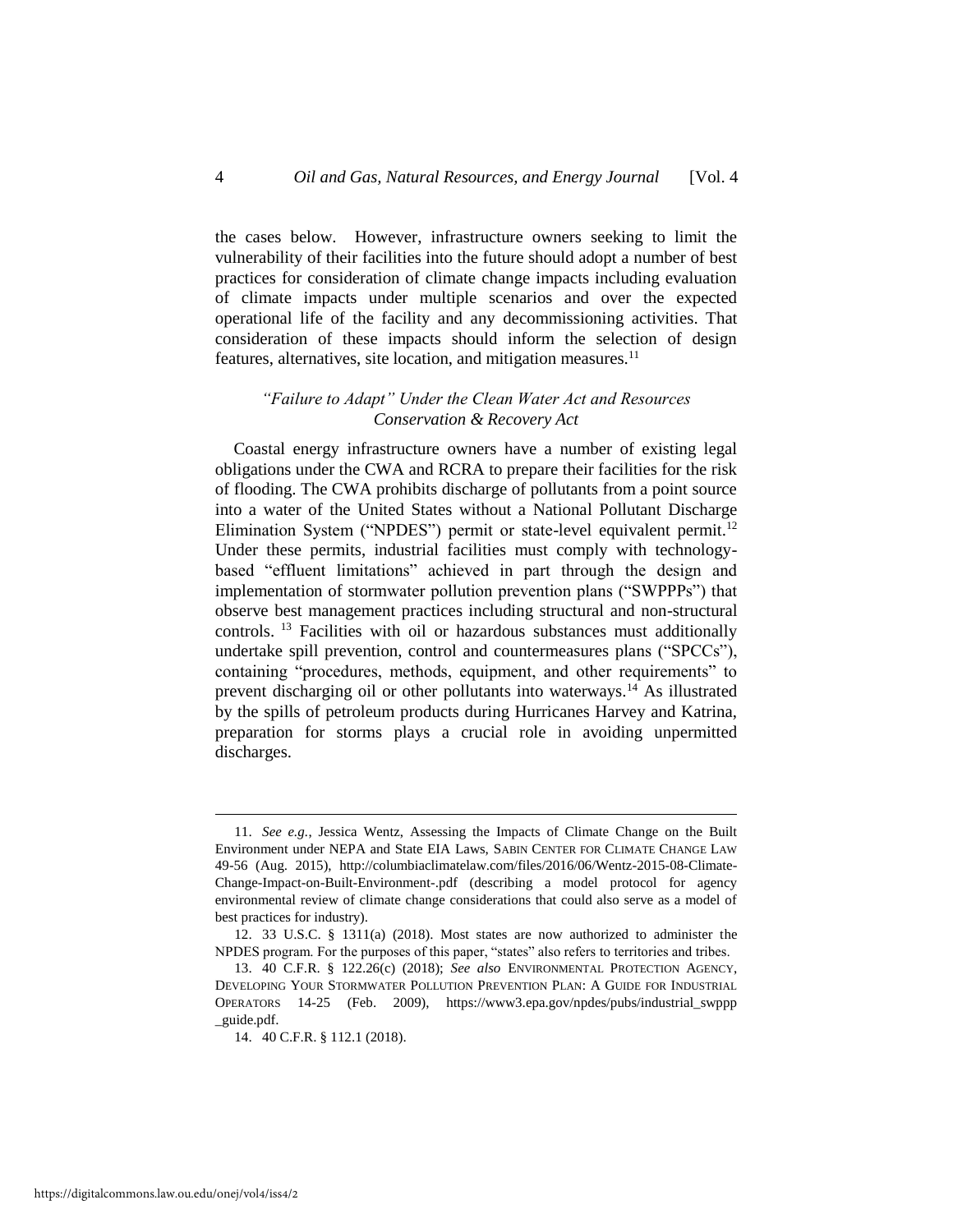RCRA regulations similarly require facilities which produce, handle, or dispose of hazardous waste to develop emergency contingency plans that "minimize hazards to human health or the environment from fires, explosions, or any unplanned sudden or non-sudden release of hazardous waste or hazardous waste constituents to air, soil, or surface water."<sup>15</sup> To obtain a permit under RCRA, applicants must describe their practices and equipment to prevent flooding, prevent runoff from hazardous waste handling areas, and mitigate equipment failure and power outages.<sup>16</sup> Facilities located in a 100-year flood plain must specifically provide information related to how the facility will withstand a 100-year flood.<sup>17</sup>

As climate change increases the flood exposure faced by coastal energy facilities and the extent of the 100-year floodplain, facilities will need to update their best management practices and infrastructure to avoid accidental releases. However, as long as facilities are in compliance with the planning and other requirements of their permits, they are generally "shielded" from enforcement of violations under CWA and RCRA even if they exceed discharge limitations. Recent litigation may clarify whether CWA and RCRA permitees are required to change their practices in light of climate change or risk losing this "shield." In 2017, the Conservation Law Foundation (CLF) filed a citizen suit (hereinafter "Shell Complaint") against Shell Oil, alleging that their bulk storage and fuel terminal in Providence, RI violated RCRA and the CWA because they did not prepare for the increased coastal flooding risk from climate change.<sup>18</sup> The lawsuit is similar to one brought by CLF in 2016 against ExxonMobil concerning its Everett Terminal in Massachusetts ("the Exxon Case").<sup>19</sup> In these cases, CLF argued that in light of each company's knowledge about climate change risks, both companies violated the CWA in myriad ways, including failure to conform a SWPPP with good engineering practices, to identify all

<sup>15.</sup> 40 C.F.R. § 265.51(a) (2018). *See also* 40 C.F.R. § 265.52 (2018) (describing requirements for contingency planning and emergency procedures for facilities generating or accumulating more than 6000 kg of hazardous secondary material). *See also* 40 C.F.R. § 270.14 (2018) (describing emergency procedures for facilities generating less than 6000 kg of hazardous secondary material).

<sup>16.</sup> 40 C.F.R. § 270.14(b)(11)(iii-iv) (2018).

<sup>17.</sup> *Id*.

<sup>18.</sup> Amended Complaint, Conservation Law Found., Inc. v. Shell Oil Products US, No. 1:17-cv-00396 (D.R.I. Oct. 25, 2017) (alleging 20 violations of the CWA and 1 violation of RCRA). On October 4, 2018, the Conservation Law Foundation filed a motion for leave to file a second amended complaint which alleges an additional RCRA violation.

<sup>19.</sup> Amended Complaint, Conservation Law Found. v. ExxonMobil Corp., No. 1:16-cv-11950 (D. Ma. Oct. 20, 2017) (alleging 14 violations of the CWA and 1 violation of RCRA).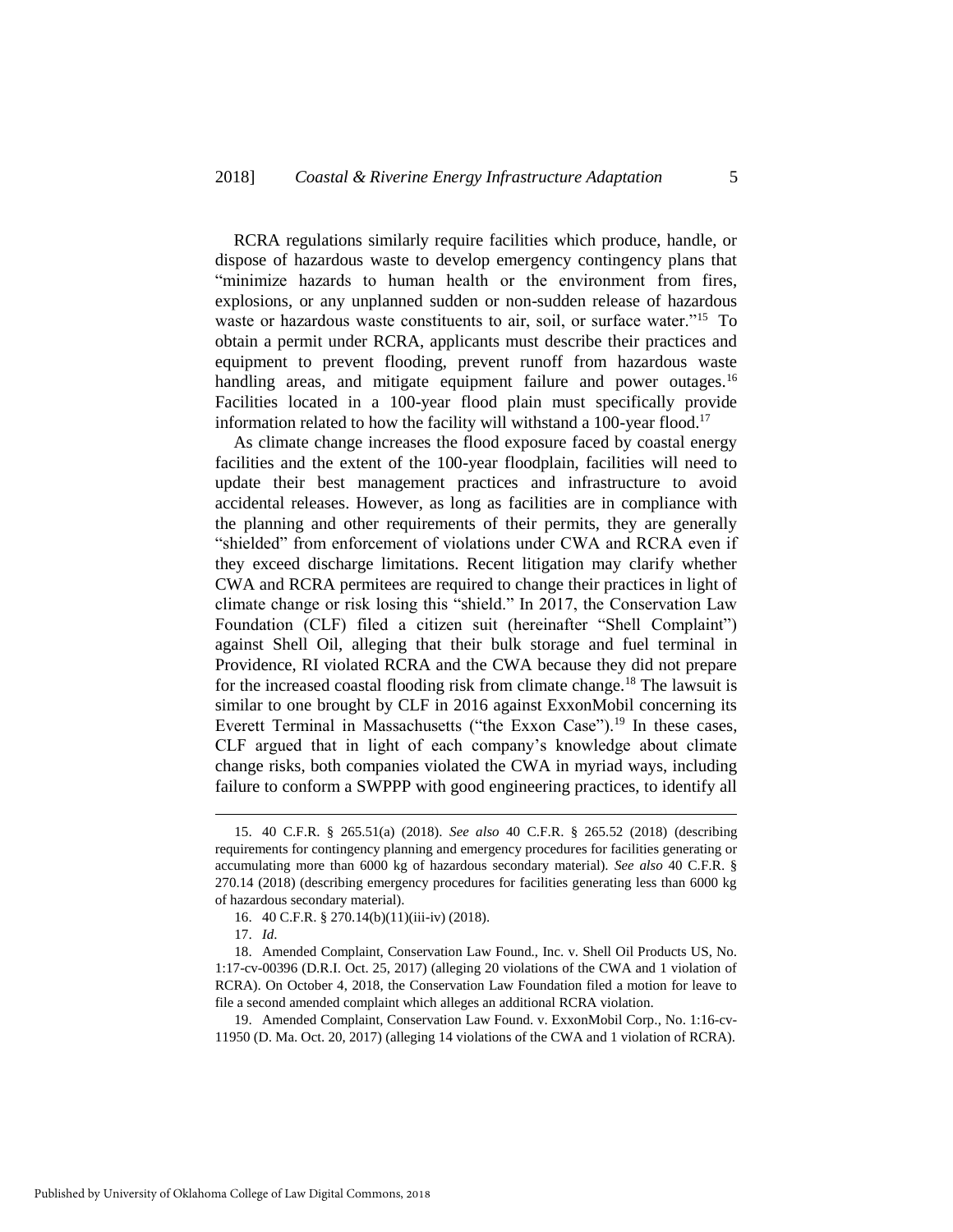sources of pollution, to describe and implement practices to reduce pollutants and their discharge, to address the adequacy of containment measures for leaks and spills in storage and/or truck loading areas, to amend or update the relevant SWPPP, and to properly operate and maintain facilities and systems of treatment.<sup>20</sup> CLF further alleged that both companies violated RCRA by their handling, storage, treatment, transportation, or disposal of solid and hazardous wastes in manner which may present an imminent and substantial endangerment to health or the environment. $21$ 

In September 2017, the U.S. District Court for the District of Massachusetts found that CLF lacked standing in the Exxon Case to sue for "for injuries that allegedly will result from rises in sea level, or increases in the severity and frequency of storms and flooding, that will occur in the far future, such as in 2050 or 2100."<sup>22</sup> The court reasoned that such harms were not "imminent" and thus unripe because "the Environmental Protection Agency may require changes to the [p]ermit that will prevent the harms from occurring."<sup>23</sup> However, the court recognized CLF's standing to sue for present and imminent storm-related risks and found facts sufficient to support a claim that Exxon was currently discharging pollutants in excess of its permit and to recognize the "substantial risk" that severe weather events could cause the terminal to violate its permit in the near future.<sup>24</sup> CLF amended its complaints in both the Exxon and Shell suits based on this determination and both cases are still pending as of completion of this article.

The district court's decision on standing underscores the lesson that recent hurricanes graphically depict—climate change damages are happening now and industry is on notice to update their technological controls and best practices. As the court order in the Exxon suit indicates, the attribution of storm-related risks to climate change is not a necessary component of a viable suit.<sup>25</sup> However, as climate change increases the frequency and intensity of storms, static technology and planning standards combined with permit shields for leaking facilities, could quite literally

<sup>20.</sup> *See* Exxon Complaint at 51-68; Shell Complaint at 60-80.

<sup>21.</sup> *See* Exxon Complaint at 68-71; Shell Complaint at 80-84.

<sup>22.</sup> Order Granting In Part and Denying In Part Defendants' Motion to Dismiss at 2, Conservation Law Found. V. ExxonMobil Corp., No. 1:16-cv-11950 (D. Ma. Sept. 13, 2017).

<sup>23.</sup> *Id*. at 3.

<sup>24.</sup> *Id*. at 2.

<sup>25.</sup> *Id*.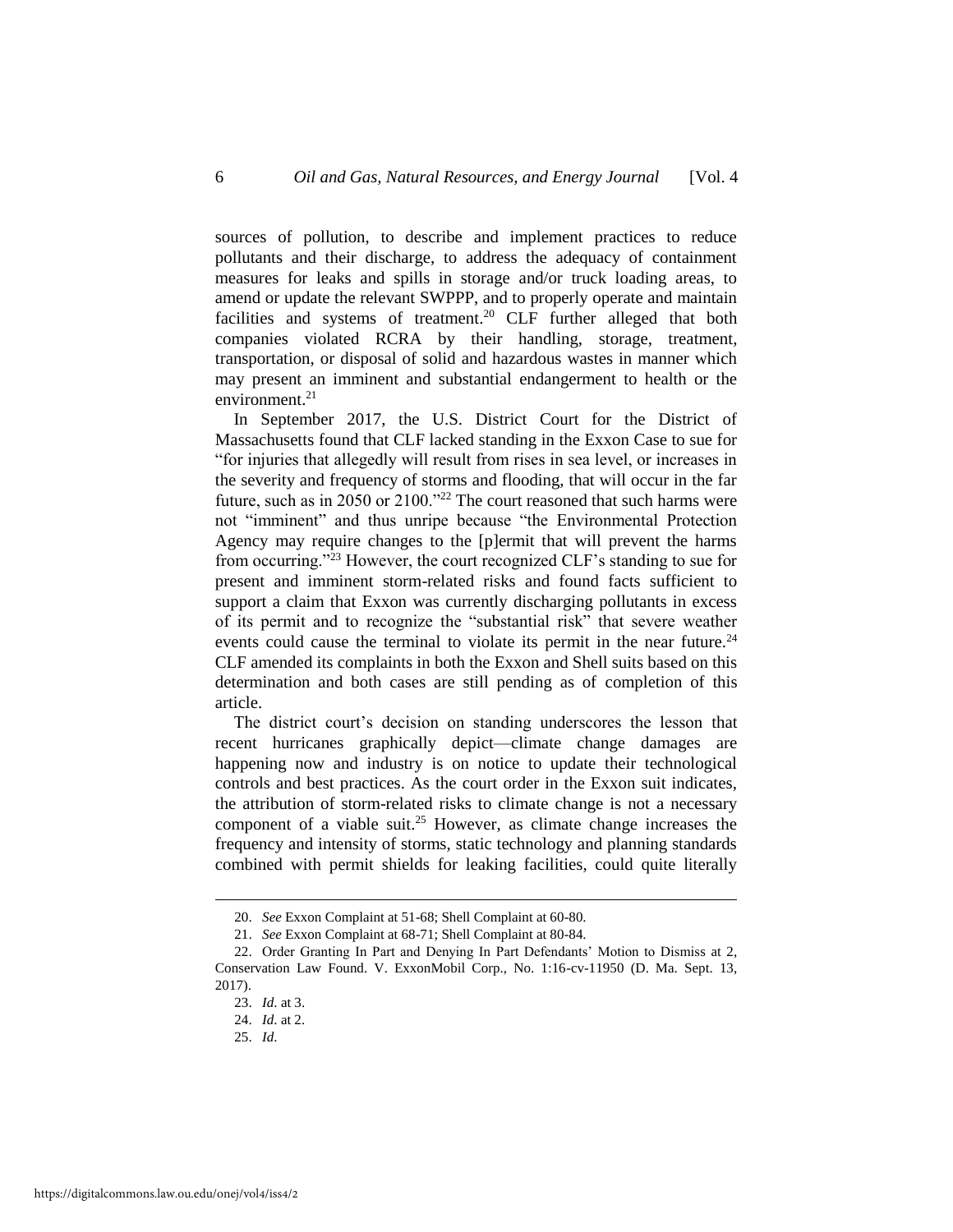water down environmental protections. Regardless of the outcome of CLF's litigation, changing conditions should trigger state updates of permitting requirements to better protect citizens and the environment from a new reality. For example, the CWA is designed such that when baseline technology requirements prove insufficient to protect state-adopted water quality standards, the EPA Administrator or states are responsible for tightening the allowances in permits.<sup>26</sup> The devastation suffered over recent hurricane seasons demonstrates it is past time for the EPA and the states to update the permitting requirements for facilities vulnerable to climate change impacts such as sea level rise, storm surge, and more frequent and intense storms.

#### *State-Level Air & Water Code Violations*

In addition to potential federal statutory violations, flooding-related harms also raise claims under state-level air and water codes and tort law. Suits concerning flooding-related harms under tort law or state-level codes may not mention climate change explicitly, but climate may nevertheless shift the parameters of what constitutes a "reasonably foreseeable" flooding event that causes an illegal discharge to air or water.

Though not explicitly mentioned, climate change nevertheless plays a role in litigation filed by Harris County and the state of  $Texas^{27}$  after Hurricane Harvey flooded the Arkema Crosby chemical plant leaking chemicals into surrounding waters and causing explosions which exposed nearby residents and first responders to toxic fumes. Flooding from the storm caused a power failure and highly combustible chemicals at the plant exploded upon the loss of refrigeration. The Harris County suit alleged

<sup>26.</sup> 33 U.S.C. §§ 1312(a), 1314(l) (describing when the Administrator or a state should enact additional effluent limitations (including alternative effluent control strategies) for such point source or sources which are interfering with attainment or maintenance of water quality under the current controls); *see also* Robin Kundis Craig, *The Clean Water Act on the Cutting Edge: Climate Change and Water-Quality Regulation*, 24 Nat. Res. & Env't 14, 17 (Fall 2009) ("Ordinarily, most of the discharge limitations in an NPDES permit reflect technology-based effluent limitations. *See* 33 U.S.C. § 1311(b). However, if these requirements are not stringent enough to ensure that the waterbody in question meets its WQS, EPA or the state is supposed to adjust the permit limits with water-quality-based effluent limitations. 33U.S.C. § 1312(a).").

<sup>27.</sup> Petition, Harris County, Texas v. Arkema Inc., No. 2017-76961-7 (Tex. Dist. Ct. Nov. 16, 2017). (petition available at http://blogs2.law.columbia.edu/climate-changelitigation/wp-content/uploads/sites/16/case-documents/2017/20171116\_docket-2017- 76961\_petition.pdf).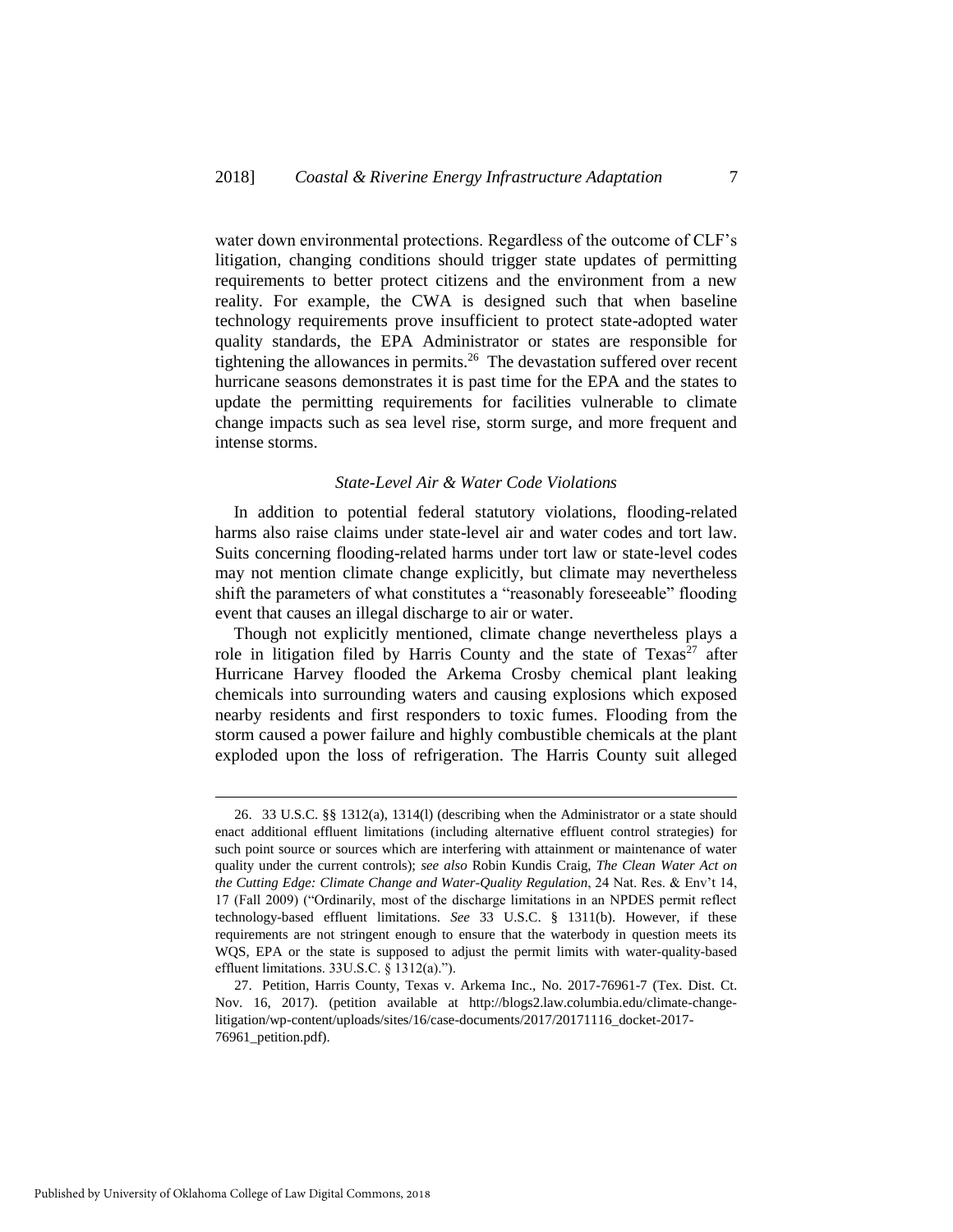violations of the Texas Air and Water Codes as did a subsequent suit filed months later by neighboring Liberty County.<sup>28</sup> First responders also sued Arkema under several theories of negligence.<sup>29</sup>

In August 2018, a grand jury indicted Arkema, its CEO for North America, and the Crosby plant manager for "recklessly" releasing harmful air pollutants during Hurricane Harvey.<sup>30</sup> Harris County's suit under the Texas Water Code's "reckless" standard for release of a contaminant raises interesting questions for other Gulf facilities which could release chemicals during a flooding event.<sup>31</sup> The Texas Penal Code defines "reckless" acts as those taken by an individual or entity who is "aware of but consciously disregards a substantial and unjustifiable risk ... of such a nature and degree that its disregard constitutes a gross deviation from the standard of care that an ordinary person would exercise under all the circumstances as viewed from the actor's standpoint."<sup>32</sup> Under the ever growing body of evidence for sea level rise and improving projections for increased intensity and frequency of hurricanes and extreme precipitation events, facilities may become increasingly at risk of committing "reckless" activity unless they update their infrastructure and planning. The pursuit of the suit by Harris County also marks a shift in at least one governments' willingness to hold companies accountable for failing to adapt and prepare their facilities for an unprecedented level of local flooding.<sup>33</sup> Arguably, such suits would be climate cases by another name, especially as extreme events such as Harvey grow increasingly foreseeable, and the science of attributing extreme weather events to climate change continues to develop.

32. TEX. PENAL CODE ANN. § 6.03(c) (West 2017)

33. Benjamin Patton and Mary Balaster, *What The Arkema Indictment Means For Chemical Cos.*, LAW360 (Sept. 6, 2018), https://www.law360.com/texas/articles/1079659/ what-the-arkema-indictment-means-for-chemical-cos-.

<sup>28.</sup> Keri Blackinger, *Liberty County Sues Arkema for \$1 Million over Harvey Disaster*, HOUSTON CHRONICLE (Mar. 12 ,2018), https://www.chron.com/news/houstontexas/article/Liberty-County-sues-Arkema-for-1-million-over-12746382.php.

<sup>29.</sup> Complaint at 11-14, Graves v. Arkema Inc., No. 4:17-cv-03068 (S.D. Tex. Oct. 12, 2017).

<sup>30.</sup> Harris County District Attorney, Press Release for Indictment of Arkema North America (Aug. 3, 2018), https://app.dao.hctx.net/sites/default/files/2018-08/Arkema%20 Indicted\_0.pdf.

<sup>31.</sup> *See* TEX. WATER CODE ANN. § 7.182(a) (West 2018) (" A person commits an offense if the person recklessly, with respect to the person's conduct, emits an air contaminant that places another person in imminent danger of death or serious bodily injury, unless the emission is made in strict compliance with Chapter 382, Health and Safety Code, or a permit, variance, or order issued or a rule adopted by the commission.").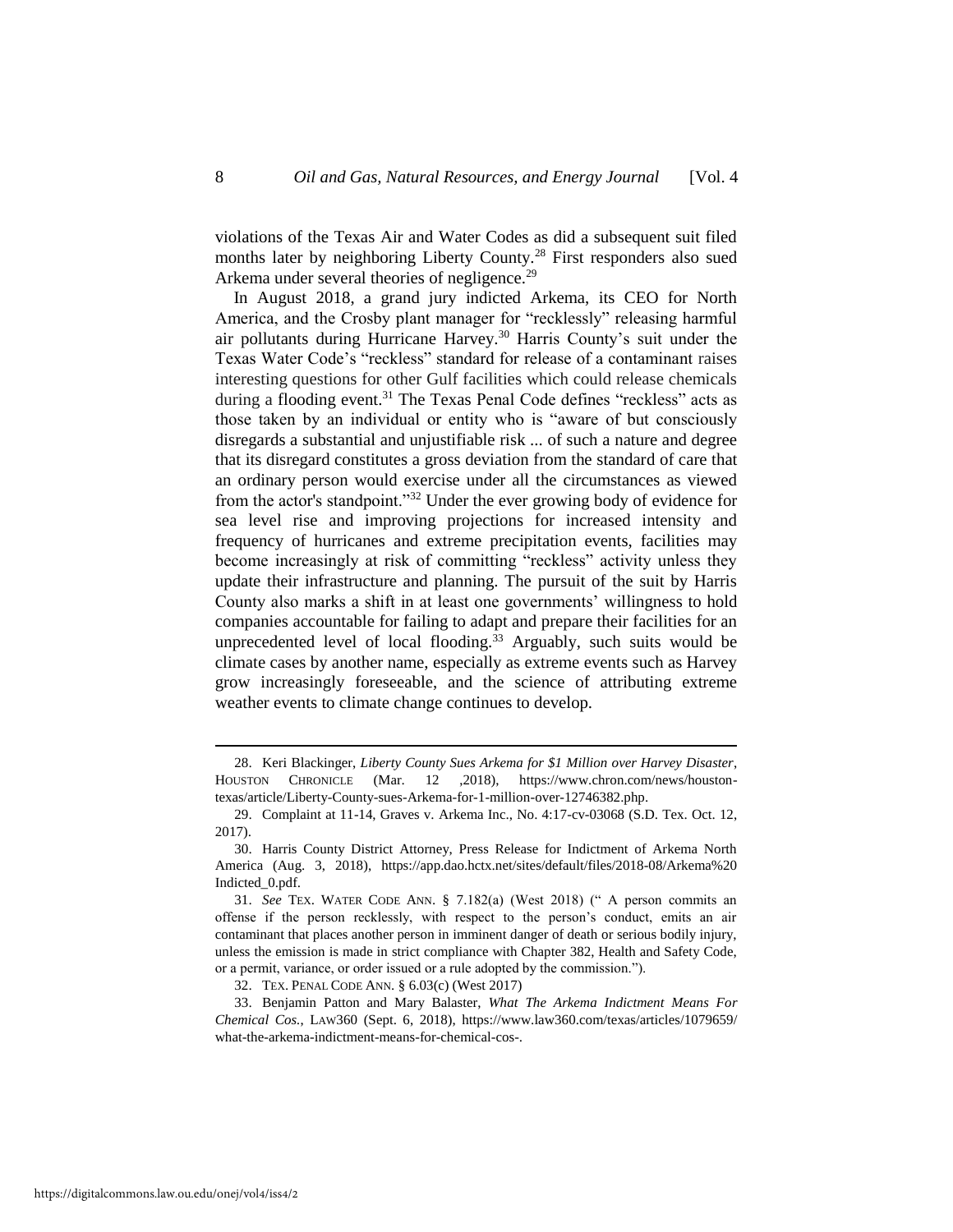#### *Failure to Consider Climate Impacts During Environmental Review Under NEPA*

The construction of new energy infrastructure may also present obligations to consider climate change impacts as part of the environmental review process. The National Environmental Policy Act (NEPA) requires all agencies of the Federal Government conducting major federal actions significantly affecting the quality of the human environment—which can include permitting energy infrastructure—to produce a detailed statement on "(i) the environmental impact of the proposed action, (ii) any adverse environmental effects which cannot be avoided should the proposal be implemented, [and] (iii) alternatives to the proposed action."<sup>34</sup> This analysis includes considerations on how the environment may affect a project sometimes known as "reverse environmental impact analysis."<sup>35</sup> In 2016, the Council on Environmental Quality (CEQ) finalized guidance clarifying how "climate change effects on the environment and on the proposed project should be considered in the analysis of a project considered vulnerable to the effects of climate change such as increasing sea level, drought, high intensity precipitation events, increased fire risk, or ecological change."<sup>36</sup> While this guidance was subsequently withdrawn by the Trump Administration, that does not affect the judicially upheld obligations underlying its recommendations, as was explicitly noted in the withdrawal notice. $37$ 

The recent surge in proposals for LNG projects may test how climate change impacts will factor into environmental review. Under the Natural Gas Act, the Federal Energy Regulatory Commission (FERC) bears responsibility to conduct review of new natural gas-related infrastructure. In

<sup>34.</sup> 42 U.S.C.A. § 4332 (2018).

<sup>35.</sup> Michael B. Gerrard, *Reverse Environmental Impact Analysis: Effect of Climate Change on Projects*, NEW YORK LAW JOURNAL, (March 8, 2012), http://columbiaclimatelaw. com/files/2016/06/Gerrard-2012-03-Reverse-Environmental-Impact-Analysis.pdf.

<sup>36.</sup> COUNCIL ON ENVTL. QUALITY EXEC. OFFICE OF THE PRESIDENT, *MEMORANDUM FOR HEADS OF FEDERAL DEPARTMENTS AND AGENCIES, FINAL GUIDANCE FOR FEDERAL DEPARTMENTS AND AGENCIES ON CONSIDERATION OF GREENHOUSE GAS EMISSIONS AND THE EFFECTS OF CLIMATE CHANGE IN NATIONAL ENVIRONMENTAL POLICY ACT REVIEWS*, 24 (2016), https://perma.cc/QP7E-7PUM.

<sup>37.</sup> Withdrawal of Final Guidance for Federal Departments and Agencies on Consideration of Greenhouse Gas Emissions and the Effects of Climate Change in National Environmental Policy Act Reviews, 82 Fed. Reg. 16576-01 (April 5, 2017) ("The withdrawal of the guidance does not change any law, regulation, or other legally binding requirement.").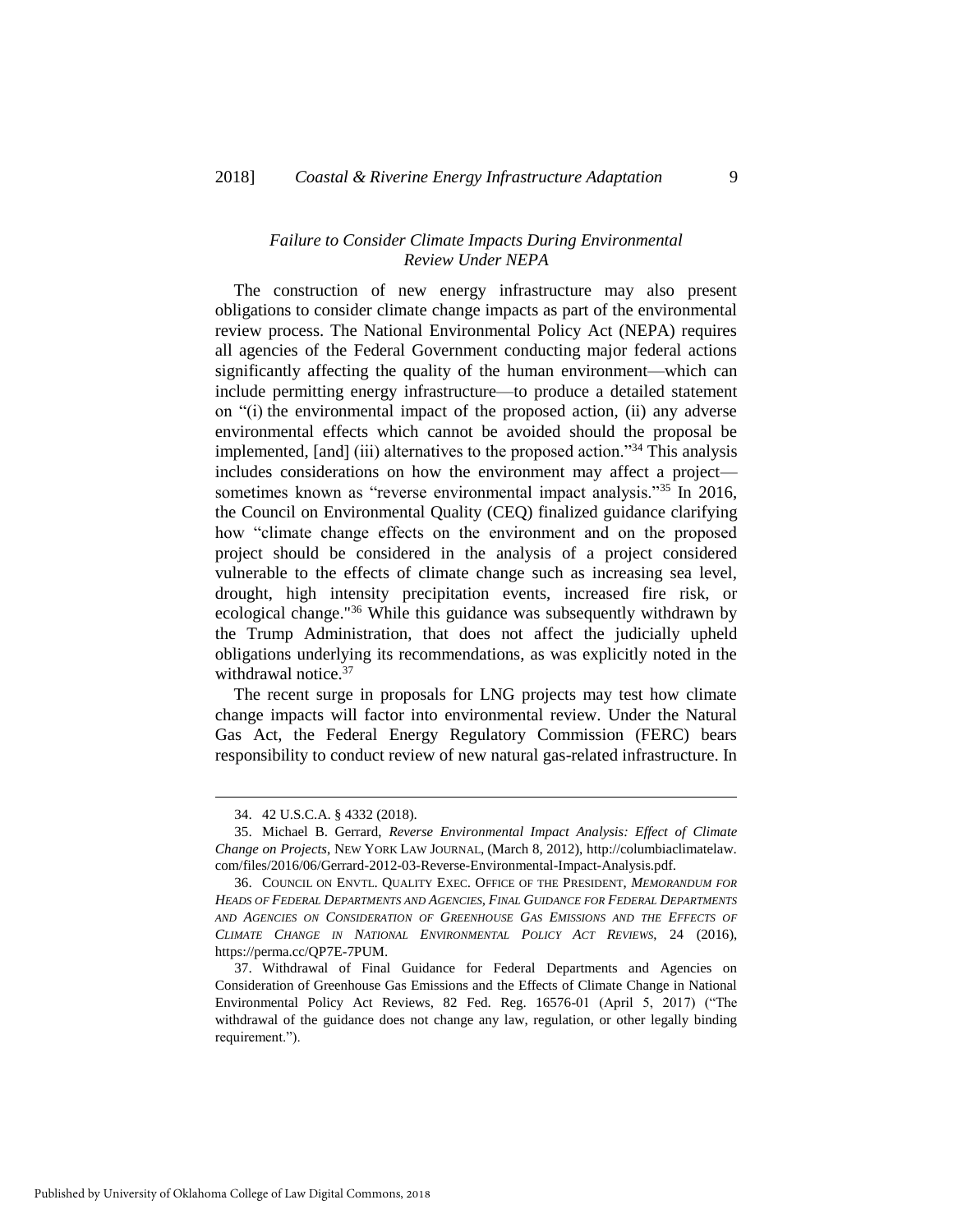2017, FERC put forward guidance concerning environmental review of natural-gas related projects, recommending facilities report on natural hazards in the project area including: "extreme winds and flooding (including scour effects) associated with hurricanes, flashfloods, storm surge, tsunami, or sea level rise due to climate change<sup>"38</sup> and "assess the proposed [project's] design in the context of climate change and anticipated sea level rise or storm surge flooding."<sup>39</sup> It contained further instructions in a second volume pertaining to LNG facilities that included instructions for natural hazard design to consider sea level rise during the life of the project in conjunction with tsunamis, flooding, and hurricanes.<sup>40</sup> Two recent administrative proceedings before FERC contested whether climate impacts were adequately considered during the environmental review process for two natural gas infrastructure projects. In one case FERC found the impacts of climate change on the project were adequately considered as part of an environmental assessment.<sup>41</sup> In the other case, involving the Atlantic Bridge Project, FERC denied a rehearing, rejecting the need for further environmental review or consideration of additional claims concerning climate change-related risks.<sup>42</sup>

40. FEDERAL ENERGY REGULATORY COMMISSION, *GUIDANCE MANUAL FOR ENVIRONMENTAL REPORT PREPARATION FOR APPLICATIONS FILED UNDER THE NATURAL GAS ACT, VOL. 2* 13-6, 13-119—13-122, 13-124 (February 2017), [\(available](file:///C:/Users/Collin/Documents/documents/Law%20School/ONE-J/Symposium%20Issue/AE%20Edits/(available) at https://www.ferc.gov /industries/gas/enviro/guidelines/guidance-manual-volume-2.pdf).

41. Order Denying Rehearing and Stay, Dominion Cove Point LNG, LP, 151 FERC  $\mathbb P$ 61095 at 24-25, (2015) (finding the impacts of climate change including sea level rise, storm surge, and more intense winds and storms were adequately considered because the facility would be constructed at sufficient elevation, to withstand 150 mile-per-hour winds, and that operations could be suspended during storm or wind events). Further challenges to this order went through the appeals process and were upheld by the D.C. Circuit, Earthreports, Inc. v. FERC, 828 F.3d 949 (D.C. Cir. July 15, 2016), but these matters were not focused on the question of climate change impacts on the project.

42. Order on Rehearing, Algonquin Gas Transmission, LLC, 161 FERC  $\uparrow$  61255 at 12-13, 14-15, 49-50, 68-69 (2017) (rehearing denied) (asserting in several places that the permanent station facility footprint was not within a flood zone, the compressor station would be elevated, and the facility would be designed to mitigate climate change-induced sea level rise and storm surge over the next fifty years).

<sup>38.</sup> FEDERAL ENERGY REGULATORY COMMISSION, *GUIDANCE MANUAL FOR ENVIRONMENTAL REPORT PREPARATION FOR APPLICATIONS FILED UNDER THE NATURAL GAS ACT, VOL. 1* 4-86 (February 2017), (available at https://www.ferc.gov/industries/gas/enviro/ guidelines/guidance-manual-volume-1.pdf).

<sup>39.</sup> *Id*. at 4-89 (instructing applicants to "describe the predicted rise in sea levels or flood elevations at the site, evaluate the associated risk to the facility, and discuss the measures that you incorporated into the design to mitigate for higher sea or flood levels").